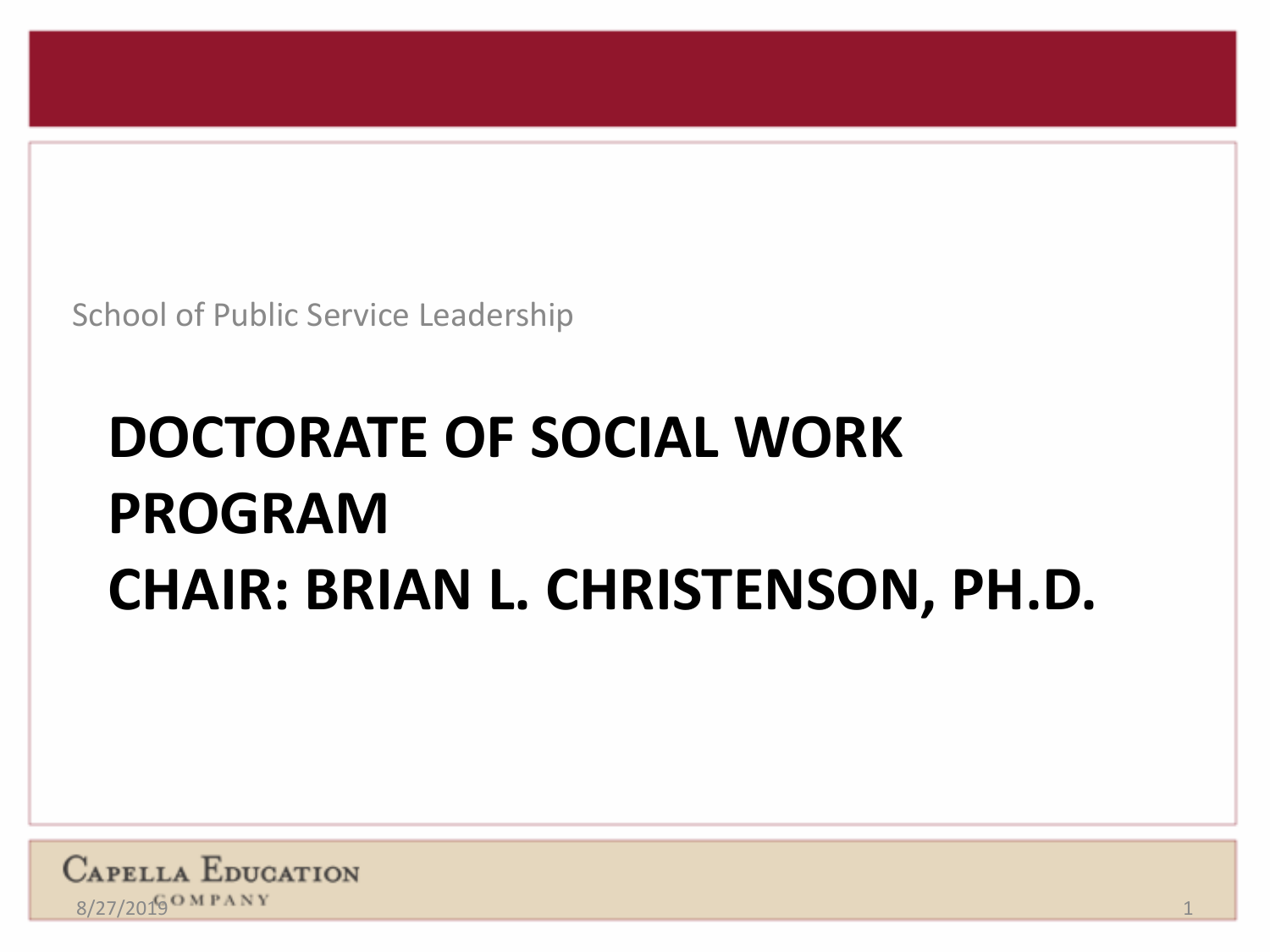## Capella University DSW Program Overview

**Capella University's Hyrbrid Doctor of Social Work (DSW)** program prepares you to take on the responsibilities of a leader, advanced practitioner, and educator. It also features face-to-face learning experiences, including two week-long, intensive, capstone project planning and writing retreats, and a course that requires participatory research and program evaluation.

**The DSW in General Social Work program includes 4 integrated components:** online coursework, an in-person writer's workshop, a participatory research course, and capstone project. Each facet of the program builds on the others to take the learner through their program and the completion of the DSW degree.

[Program Website: https://www.capella.edu/online-degrees/dsw-social](https://www.capella.edu/online-degrees/dsw-social-work/)work/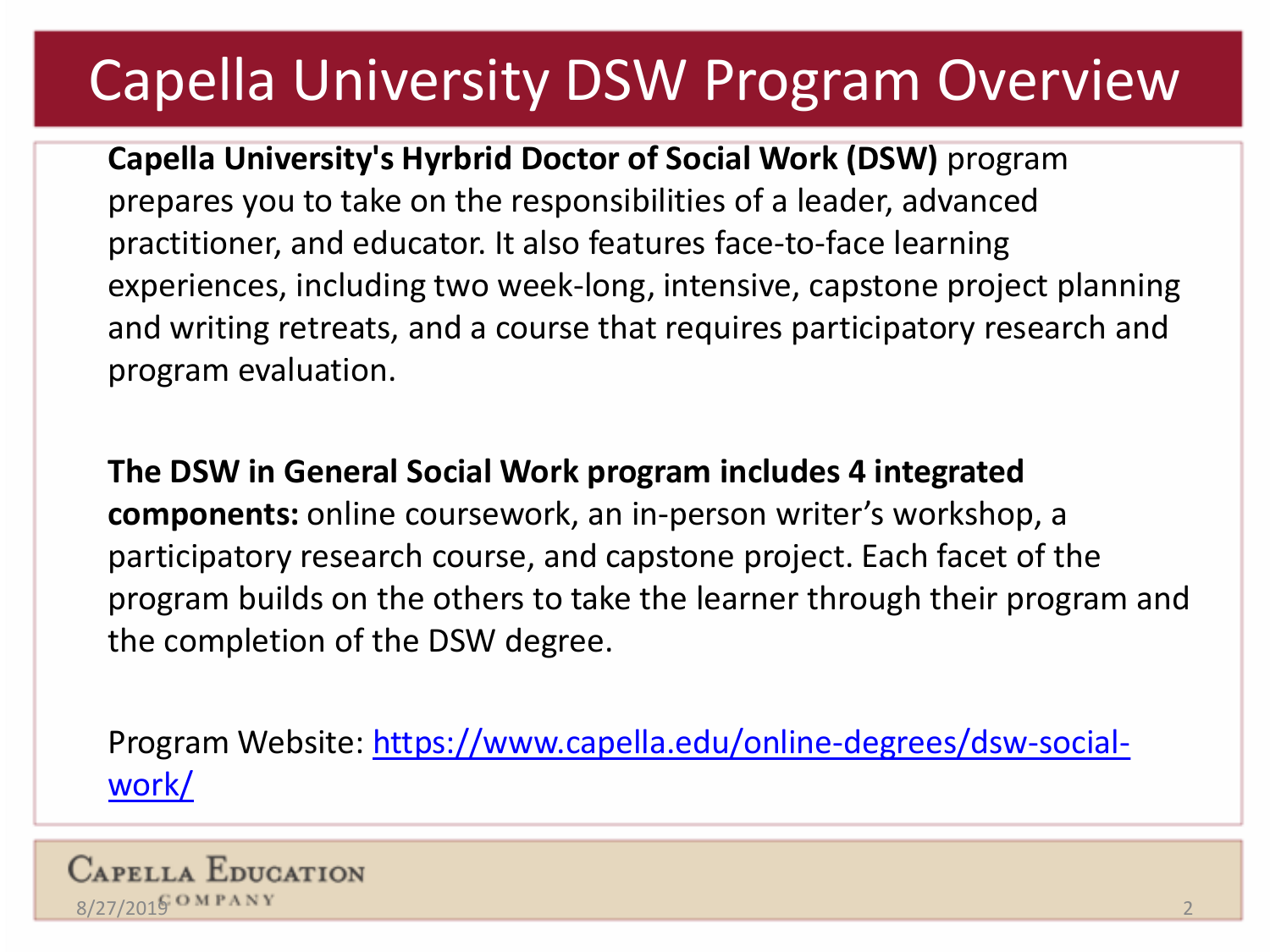### Capella University DSW Outcomes

The curriculum emphasizes critical thinking, action research, and the integration of theoretical knowledge with practical experience. There is a strong focus on the growing use of technology to expand the reach or effectiveness of social service programs, build awareness of important social issues, leadership skills and teaching skills. This DSW can be completed in as little as three years, with all courses taken in sequence, allowing you to learn and build professional relationships with the same cohort of students.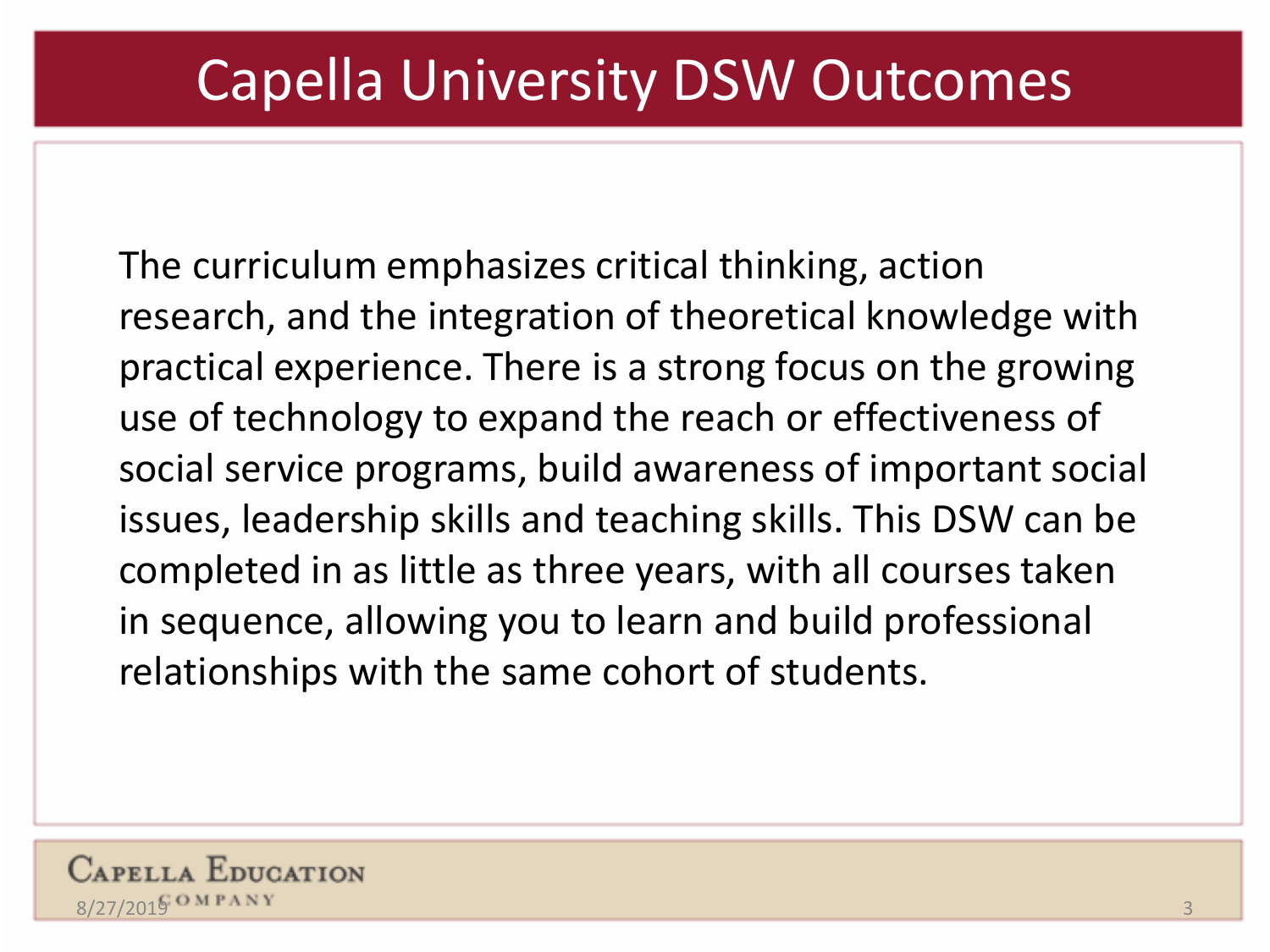### DSW Curriculum Overview

Nineteen Required Courses 71 quarter credits All courses taken in a prescribed sequence.

SWK8010 Advanced Social Work Practice: Integrating Technology and Teaching in Academic and Agency Settings (4 quarter credits)

SWK8015 \* Advanced Social Work Practice: Theoretical Perspectives (4 quarter credits)

SWK8020 \* Advanced Social Work Practice: Disaster and Crisis Management (4 quarter credits) SWK8025 \* Leadership and Management in Complex Social Systems (4 quarter credits)

SWK8030 \* Grant Writing and Administration (4 quarter credits)

SWK8035 \* Advanced Social Work Policy and Practice (4 quarter credits)

SWK8045 \* Clinical Theories of Social Work Practice 1 (4 quarter credits)

SWK8055 \* Advanced Social Work Practice with Diverse Populations in Complex Systems (4 quarter credits)

SWK8065 \* Clinical Theories of Social Work Practice 2 (4 quarter credits)

SWK8075 \* Advanced Social Work Practitioner as a Leader of Social Change (4 quarter credits)

PSL7860 \* Survey of Research Methods (4 quarter credits)

PSL7864 \* Quantitative Design and Analysis

PSL7868 \* Qualitative Design and Analysis (4 quarter credits) PSL-R8941 \* Professional Doctorate Research Seminar for Public Service Leadership Track 1 (3 quarter credits)†

PSL-R8942 \* Professional Doctorate Research Seminar for Public Service Leadership Track 2 (3 quarter credits)† In addition, choose one from the following courses:

PSL8130 \* Action Research for Public Service Leadership (4 quarter credits)

PSL8140 \* Program Evaluation for Public Service Leadership (4 quarter credits) Upon completion of all required and elective coursework, learners must register for PSL9971 a minimum of three times to fulfill their program requirements. PSL9971 \* Doctoral Capstone (3 quarter credits)

<https://www.capella.edu/online-degrees/dsw-social-work/courses/>

**CAPELLA EDUCATION**  $8/27/2016$  OMPANY 4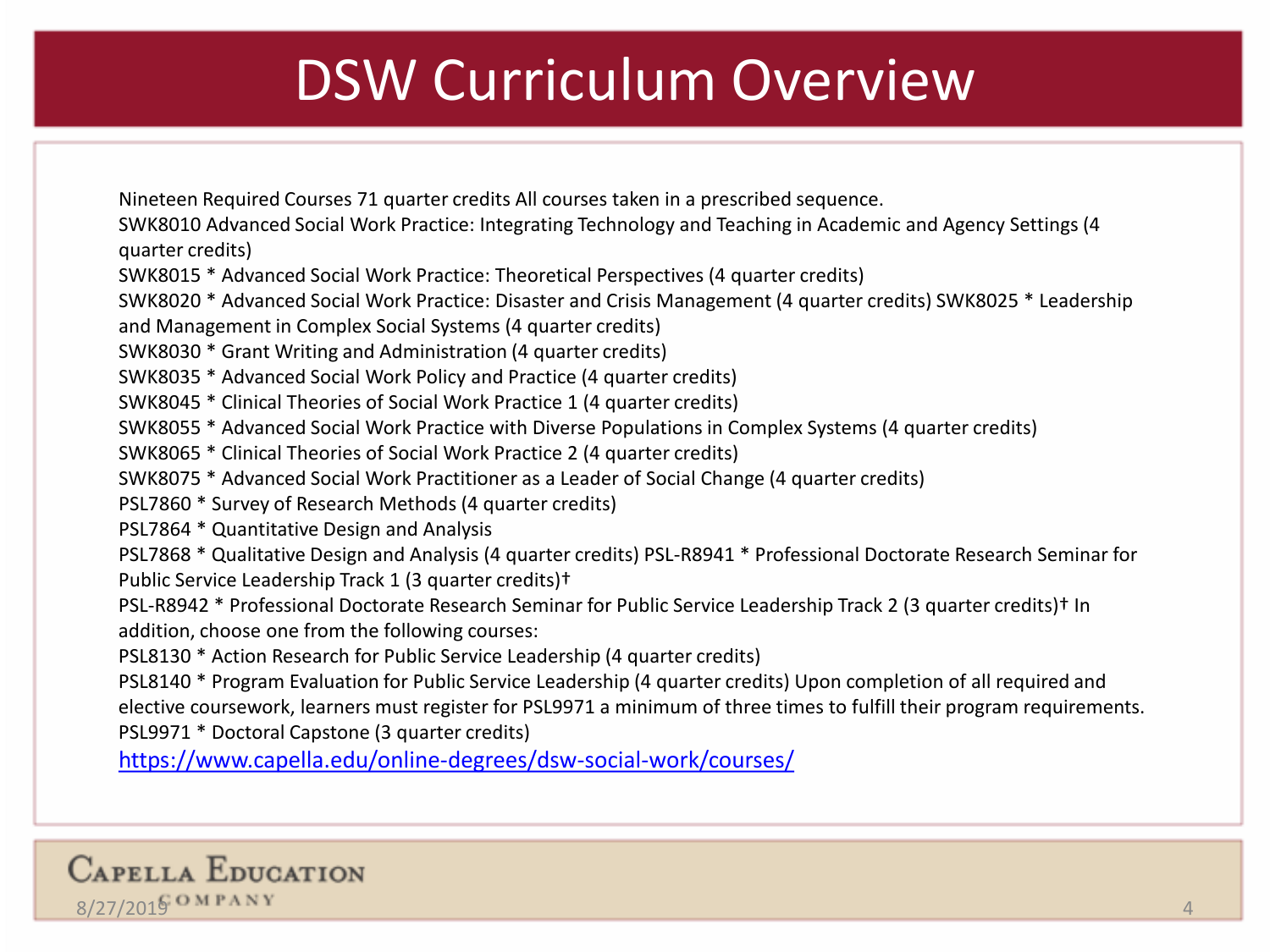#### Reported DSW Career Outcomes

#### Career Outcomes

Common jobs with an online Doctorate in General Social Work include adjunct, part-time or full-time faculty, child, family, or school social workers, clinical social worker/Director in agency and government settings, director of quality assurance, human services director, medical or public health social worker, researcher or senior social worker.

Reported graduate workplaces include: Consulting firms, colleges and universities, government agencies and settings providing clinical and advanced generalist services, hospitals and clinics, nonprofit organization/non-governmental organization, and research organizations.

Many of our graduates open their own private practices and many use the degree to teach in the academy.